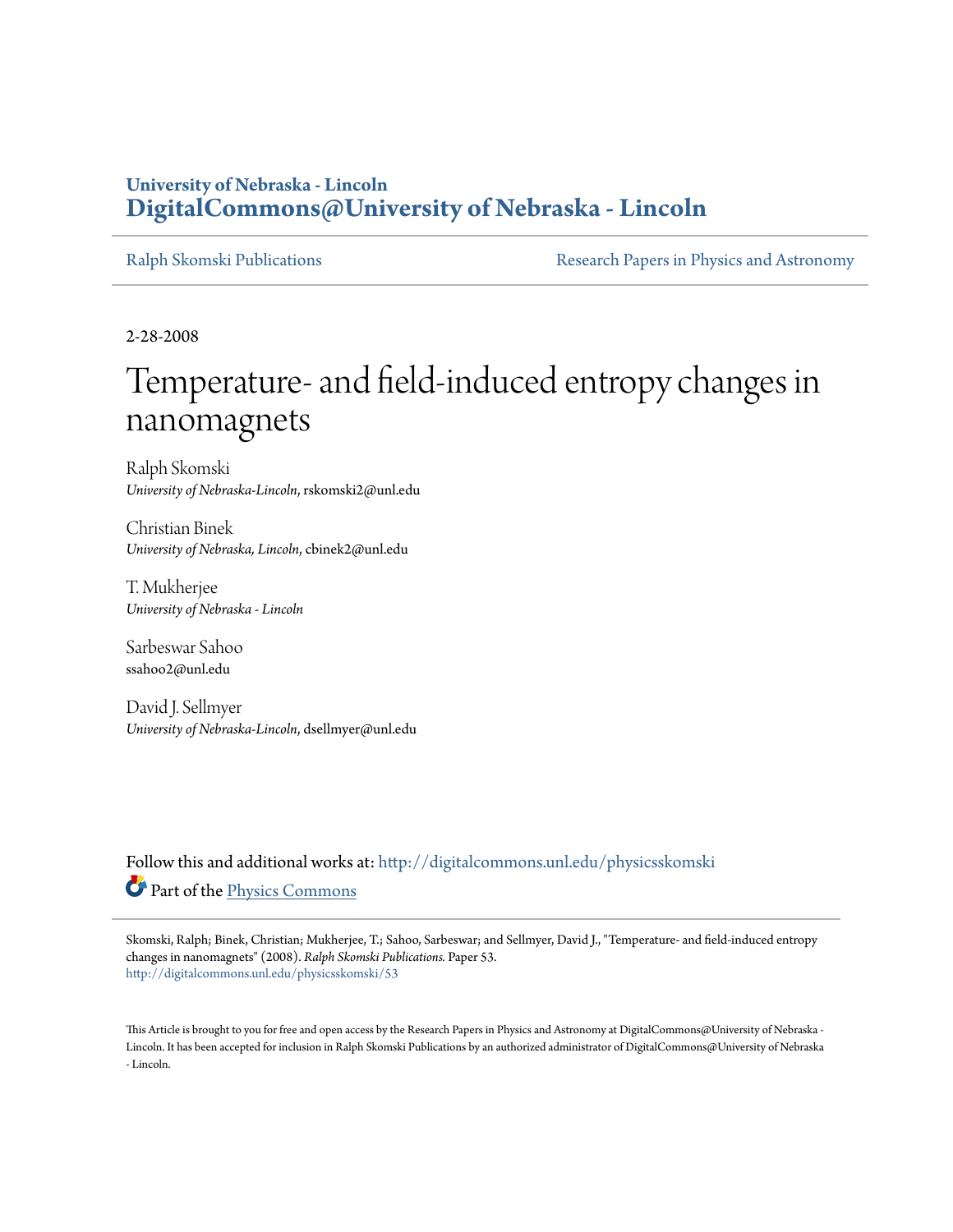## **[Temperature- and field-induced entropy changes in nanomagnets](http://dx.doi.org/10.1063/1.2835094)**

Ralph Skomski,<sup>a)</sup> Christian Binek, T. Mukherjee, S. Sahoo, and D. J. Sellmyer *Department of Physics and Astronomy and Nebraska Center for Materials and Nanoscience, University of Nebraska, Lincoln, Nebraska 68588, USA*

Presented on 6 November 2007; received 11 September 2007; accepted 1 November 2007; published online 28 February 2008)

Room-temperature magnetic-entropy changes in nanostructures for magnetic refrigeration are investigated by model calculations. Using a mean-field approach, the magnetic entropy is calculated as a function of temperature, magnetic field, particle size, anisotropy, and interaction strength. Both isotropic (Heisenberg) and uniaxial (Ising and *XY*) anisotropies are considered. The nanoparticle entropy strongly depends on the character of the anisotropy, in contrast to atomic ferromagnetism, where the anisotropy energy is much smaller than the interaction energy. Most promising are isotropic particles and particles with weak easy axis anisotropy, as well as easy-plane particle with the field in the plane. The optimum nanoparticle size is not much larger than 1 nm, because the relative magnetization direction in a nanoparticle is usually frozen and do not contribute to the entropy change. © 2008 American Institute of Physics. [DOI: [10.1063/1.2835094](http://dx.doi.org/10.1063/1.2835094)]

Magnetic refrigeration is an energy-efficient and environment-friendly technology. First, magnetic refrigeration does not use ozone-depleting chemicals and is therefore environmentally friendly. Second, the cooling efficiency is better than that of gas-compression refrigeration. For many decades, a similar idea has been applied in low temperature physics, in the adiabatic demagnetization of paramagnetic salts, but advanced research focuses on magnetic refrigeration at room temperature.<sup>1–3</sup> Present-day magnetic cooling relies on atomic degrees of freedom, such as the spin orientation of Gd 4*f* shells in magnetic compounds. Most fundamental and applied research has focused on bulk materials such as  $Gd_3Ge_2Si_2$ ,<sup>1,2</sup> which can be produced in large amounts. However, the number of suitable compounds is limited. Almost all materials show some magnetocaloric effect, but the entropy gain is typically small and appreciable only in inconvenient field and temperature regions. Nanostructures are far more flexible with respect to the optimization of material properties, including magnetocaloric effects. $3-5$  One advantage is that the magnetization of suitable nanostructures can be switched by an applied magnetic field of the order one  $1 T (10 kOe)$  or less, which are easily realized by using permanent magnets such as  $Nd_2Fe_{14}B$  and do not require superconducting magnets.<sup>6,7</sup>

The idea behind magnetic cooling is to exploit entropy changes in spin systems. The starting point is the free energy

$$
F = U - TS - \mu_0 \int \mathbf{M} \cdot \mathbf{H} dV, \qquad (1)
$$

where *U* is the internal energy, *T* is the temperature, *M* is the magnetization, and *H* is the magnetic field. The entropy exploited in magnetic cooling originates from the relative orientation of the atomic magnetic moments, meaning that a field changes the entropy *S* and, via *M* and *TS*, the temperature. While a magnetic field aligns the spin and thereby reduces the entropy, only a part of Zeeman energy  $\mu_0 \int \mathbf{M} \cdot \mathbf{H}$ *dV* enters the magnetic entropy balance. Let us consider nanoparticles containing *N* spins of moment  $\mu_B$  (spin 1/2), or  $N/S_{at}$  atoms, where  $S_{at}$  is the number of spins per atom (  $S_{at}$ = 7/2 for Gd<sup>3+</sup>). Figure 1 compares the Curie transition (a) with a Stoner-Wohlfarth-type micromagnetic magnetization rotation (b), as typically encountered in small particles. Furthermore, one must keep in mind that magnetization changes in nanostructures are often micromagnetic, that is, unrelated to thermal fluctuations and not accompanied by entropy changes (Fig. 2). The focus of this paper is on the magnetic entropy of noninteracting nanoparticles and of nanoparticles coupled by exchange interactions, with particular emphasis on anisotropy and particle-size dependence.

The equilibrium entropy is calculated from the partition function  $Z = \sum_i \exp(-E_i / k_B T)$ , where the summation includes all states that are actually accessed during a typical experi-



FIG. 1. Magnetization changes in a nanoparticle: (a) phase transition and (b) magnetization reversal. The change is usually of the type (b), meaning that the relative spin orientation inside the particle is frozen and does not contribute to the entropy change. Each arrow represents an atomic spin.

a)Electronic mail: rskomski@neb.rr.com.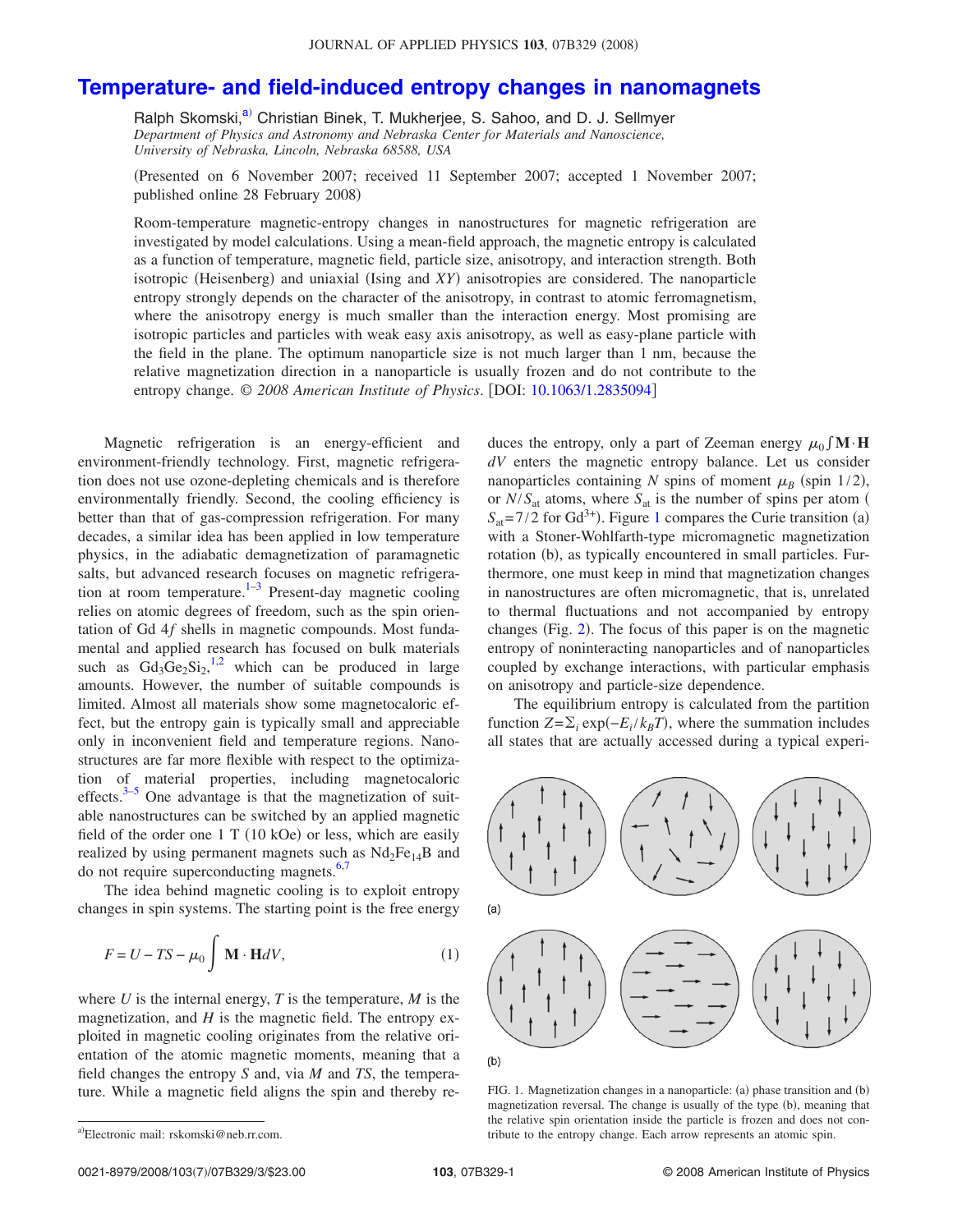

FIG. 2. Realization of states with zero net magnetization: (a) thermodynamic fluctuations and (b) micromagnetic regime.

ment or application cycle. In other words, equilibrium thermodynamics requires ergodicity, but relative magnetization directions are often frozen in magnetic nanostructures and thermodynamic equilibrium is usually limited to length scales of less than about 1 nm.<sup>7,8</sup> A similar situation is encountered in mechanical glasses, which are nonergodic because ensemble averages liquidlike snapshots of pieces of glass) differ from time averages (solidlike frozen atomic configurations). $\frac{9}{2}$ 

Thermal averages are obtained from the well-known relation  $\langle A \rangle = \sum_i p_i A_i$ , where  $p_i = \exp(-E_i / k_B T) / Z$  is the probability of encountering the *i*th state. This includes the expression  $S = -k_B \sum_i p_i \ln(p_i)$  for the entropy. Free isotropic particles, as well as isotropic particles interacting in the mean-field approximation, obey  $E_i = -\mu_0 \mu_B H s_{zi}$ , so that *S* becomes a function of the magnetization. Furthermore, the entropy of nanoparticles exhibits a pronounced dependence on the magnetic anisotropy. This is in contrast to atomic ferromagnetism, where the anisotropy (less than 1 K per atom) is much smaller than the exchange (more than  $100$  K per atom) and important only in the vicinity of  $T_c$ . Nanoparticle anisotropy energies roughly scale as  $N \sim R^3$  and are often larger than the interparticle interaction.

In the following, we will describe our magnet by the quasiclassical mean-field Hamiltonian,

$$
H = -NJ_{eff}m\langle m\rangle - NK_{u}m^{2} - N\mu_{0}\mu_{B}Hm,
$$
\n(2)

where  $K_u$  is the uniaxial anisotropy per spin,<sup>6,8</sup> *m* is a dimensionless and normalized magnetization variable, and the exchange *J*eff describes the interaction between the particles. Dipolar interactions require more elaborate mean-field Hamiltonians, because they may lead to the formation of columnar structures, but otherwise they affect the entropy in a manner similar to exchange.

Let us first neglect the interaction and compare isotropic magnets with uniaxial magnets of anisotropy constant  $K_u$ (both easy axis and easy plane). There are two well-known and rather trivial high-temperature limits, namely, isotropic particles  $(K_u=0)$  and Ising magnets  $(K_u=\infty)$ . Isotropic particles have  $2N+1$  Zeeman-split states and  $S=k_B \ln(2N+1)$ , or  $S = k_B \ln(2N)$  in the approximation of Eq. (2), whereas Ising magnetism corresponds to two states ↑ and ↓ with equal probability and  $S = k_B \ln(2)$ . For arbitrary fields and temperatures, the free energy



FIG. 3. Entropy of Ising spin clusters.

$$
F = -k_B T \ln \left( 2 \cosh \frac{\mu_B N H}{k_B T} \right) \tag{3}
$$

of an Ising spin yields the well-known equation of state *M*  $= \mu_B \tanh(\mu_B N H / k_B T)$  and the entropy

$$
S = k_B \ln \left( 2 \cosh \frac{\mu_B N H}{k_B T} \right) - \frac{\mu_B N H}{T} \tanh \frac{\mu_B N H}{k_B T}.
$$
 (4)

This entropy decreases from  $S = k_B \ln 2 - \mu_B^2 N^2 H^2 / 2k_B T^2$  in small fields to  $S=0$  in large fields. Fig. 3 shows the roomtemperature entropy for two particle sizes.

The calculation of the partition function for intermediate anisotropy $\delta$  requires some bookkeeping but is straightforward. Figure 4 shows the room-temperature entropy of noninteracting particles as a function of the anisotropy field  $H_a$  $= 2K_uV_{at}/\mu_0\mu_B$ , where  $V_{at}$  is the volume per spin. Fields between 0 and about 1 T are easily created by permanent magnets, and the corresponding entropy gain corresponds to gray area in Fig. 2. We see that isotropic magnets  $(H_a=0)$  and



FIG. 4. Field-dependent room-temperature entropy of nanoparticles containing 1000 atomic spins. Negative, zero, and positive anisotropy fields correspond to easy-plane anisotropy, isotropic magnetism, and easy-axis magnetism. The gray area is the field range easily created in permanent-magnet systems.